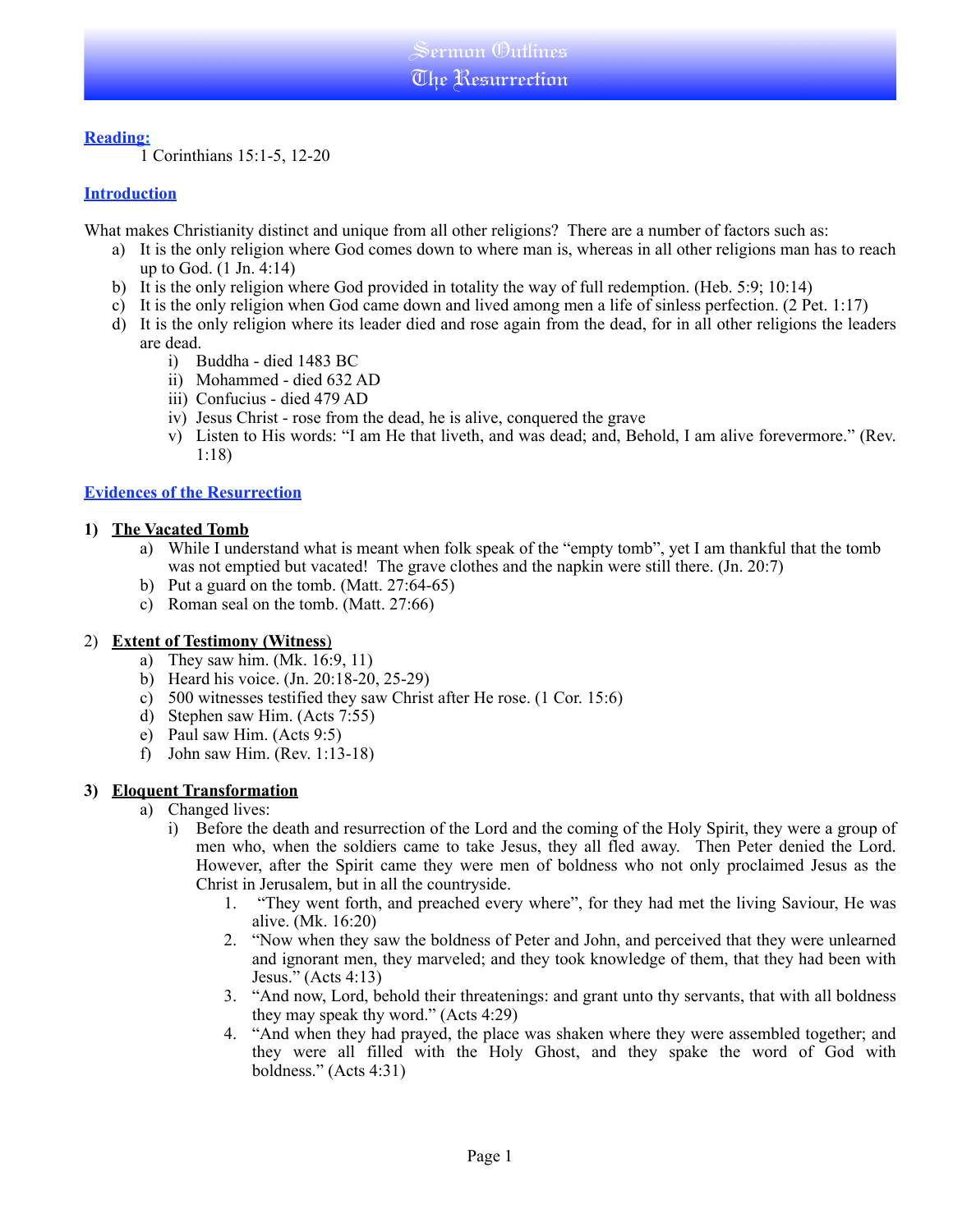# **Differences the Resurrection Makes in Our Lives**

What affect does the resurrection have on us?

- a) It answers the question of our natural concerns of: "What about those who are alive when the Lord comes?" and "What about those saints who have died when the Lord comes?" The Holy Spirit caused Paul to write on both these concerns:
	- i) 1 Cor. 15:51 answers the concern of those who are alive: "Behold, I show you a mystery; We shall not all sleep, but we shall all be changed"
	- ii) 1 Thess. 4:13-18 answers the concern of those who have died: "If we believe that Jesus died and rose again, even so them also which sleep, in Jesus will God bring with Him"
- b) Answers the Question of "Loneliness"
	- i) Because the Lord lives in "the power of an endless life" (Heb. 7:16) and is "the same yesterday, today, and forever" (Heb. 13:8), thus "alive forever more" (Rev. 1:18). We can be assured of His promise: "I will never leave thee, nor forsake thee" (Heb. 13:5). This is a very interesting verse for if we read it in reverse, the truth is still the same, "thee, forsake nor leave thee, never, will I".
	- ii) In 1945 Rogers and Hammerstein wrote the musical "Carousel". In it there is a beautiful song which in part conveys the truth of Christ always being with us and the strengthening comfort it brings.

When you walk through a storm, hold your head up high And don't be afraid of the dark At the end of the storm, there's a golden sky And the sweet silver song of the lark.

Walk on, through the wind, Walk on, through the rain Though your dreams be tossed and blown Walk on, walk on, with hope in your heart And you'll never walk alone, you'll never walk alone.

- iii) It would seem that the writer had been reading the prophecy of Isaiah who wrote: "When thou passest through the waters, I will be with thee; and through the rivers, they shall not overflow thee" (Isa. 43:2).
- c) Answers the Question of "Weakness"
	- i) When the Lord arose from the dead it was totally different from any other resurrection, for by entering death the Lord had entered the strong man's house, and had bound him (Matt. 12:29; Mk. 3:27), and in resurrection utterly defeated both he and all his hordes. It was a mighty triumph and by it the words of Isaiah were fulfilled: "He will swallow up death in victory" (Isa. 25:8). He destroyed him that had the power of death (Heb. 2:14), and in resurrection triumphed over them openly (Col.  $2:15$ ).
	- ii) What is so special about the resurrection of the Lord? Others had been raised from the dead before Him:
		- 1. In what way can He be spoken of as the "firstborn from the dead"? (Col. 1:18)
			- (a) It simply means He was the first to rise from the dead having conquered death and being perfectly without sin and sinless in all activity. Death had no claims upon Him. (Heb. 7:16; Rev. 1:18)
		- 2. What makes His resurrection superior to all others? By it there is given:
			- (a) The assurance all will be judged and that death does not nullify that fact. (Acts 17:31; Rev. 20:12-13)